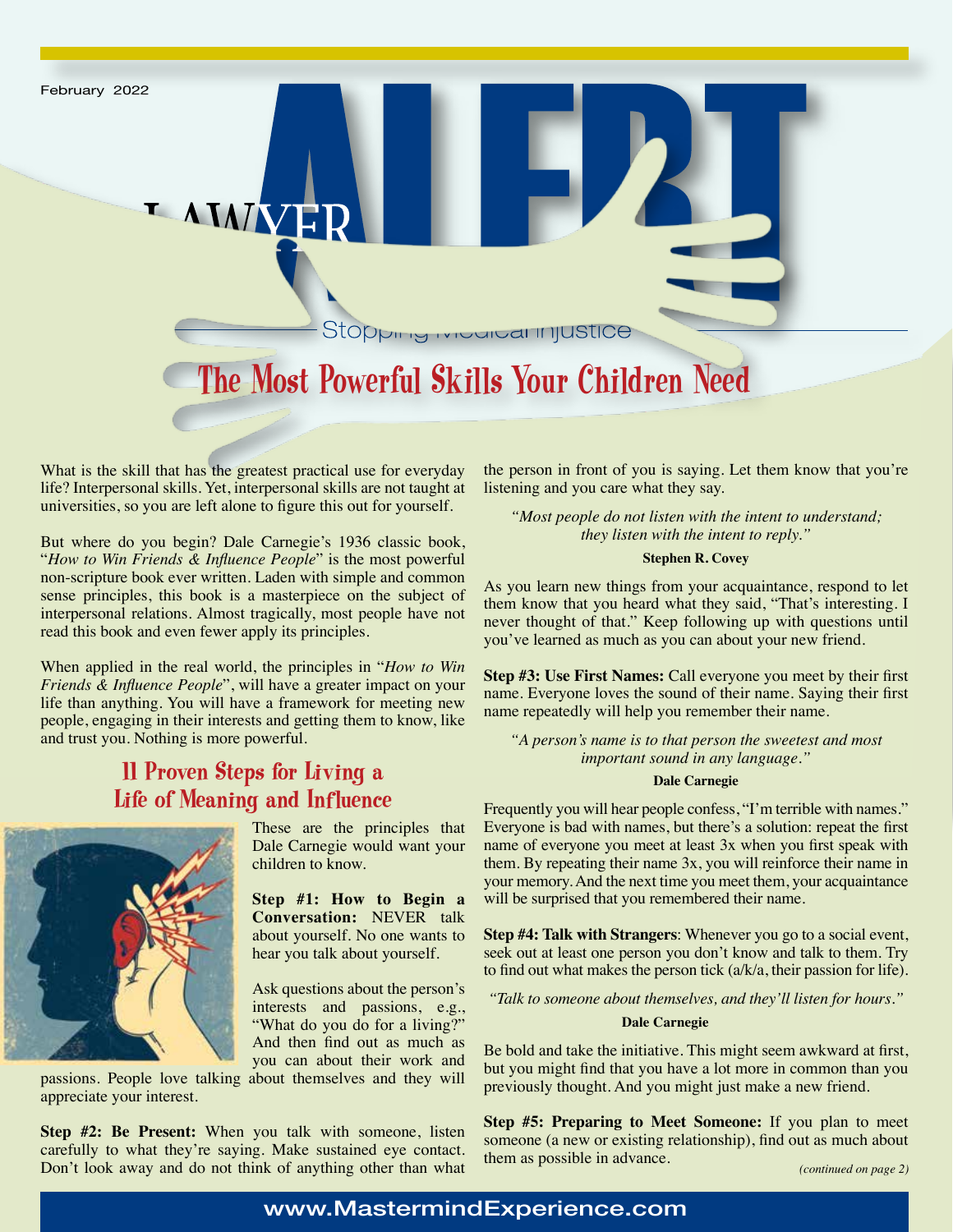#### *(continued from cover)*

If the person roots for the U-Conn women's basketball team, research the latest news about the U-Conn women's basketball team (even if you have no interest in them) and be prepared to discuss the team with your new friend, e.g., "Great win for the Huskies last night against their arch-rival." It doesn't matter that you have no interest in U-Conn women's basketball, what matters is that your friend roots for them.

## **Step #6: Dealing with Anxiety/Stress:**

Think of the worst possible outcome and accept it. Then, work to create the best possible outcome. You will never be disappointed because you've already accepted the worst outcome.

## *"Ask yourself: What is the worst that can happen? Then prepare to accept it. Then proceed to improve on the worst."*

#### **Dale Carnegie**

**Step #7: Own Your Mistakes:** Do not blame others for your mistakes. When you screw up, own it, e.g., "I am sorry. This shouldn't have happened." When you own your mistakes, others will be forgiving.

*"It raises one above the herd and gives one a feeling of nobility and exaltation to admit one's mistakes."*

**Dale Carnegie**



**Step #8: Never Disagree with Someone in Public:** Do not criticize, condemn or complain.

> *"There is only one way to get the best of an argument and that is to avoid it."*

**Dale Carnegie**



No one wants to hear that they're wrong (even if they are). Don't tell someone that they're wrong. Listen, nod attentively and if necessary, tell them in private that you might not agree. Be kind and understanding.

**Step #9: Do Not Hold Grudges**: When you hold a grudge against another person, you are only hurting yourself. Forgive everyone, even those who hate you.

*"When we hate our enemies, we are giving them power over us: power over our sleep, our appetites, our blood pressure, our health, and our happiness."*

## **Dale Carnegie**

**Step #10: Your Mindset:** No one cares about you (except your spouse and they might not even care). Everyone cares about themselves. Make every person you meet the center of the conversation and get them to talk about themselves. Everyone even those in prison—have something in their life that they are proud of, e.g., their children, hobbies or work. Get them to talk about the things they love.

*"You can make more friends in two months by becoming interested in other people than you can in two years by trying to get other people interested in you."*

## **Dale Carnegie**

If you ask someone, "Would you mind sharing with me how you've become so successful?" You instantly make a new friend. Over the next 20 minutes, your new friend will tell you about their successes and all you have to do is nod your head.

**Step #11: Do Not Be Transactional:**  In most relationships, people think, "What can I get out of this?" Don't be transactional. Do not think what someone

can do for you. Rather, think what you can do to help them.

*"The rare individual who unselfishly tries to serve others has an enormous advantage."*

#### **Dale Carnegie**

When you give, without any expectation of getting anything in return, you will be rewarded tenfold. This is known as the rule of reciprocity. When you give something of value to others, they will want to return the favor.

## A Chance Encounter with the Ultimate Go-Giver

Four years ago, I had a chance encounter with a gentleman at an architectural firm in Greenville, South Carolina. This gentleman welcomed me to his firm, and made it clear that—even though we were strangers—he would be more than happy to help our son, Tim, during his studies at Clemson University.

Over the next four years, I returned occasionally to Greenville to visit with my new friend. My new friend never stopped giving. Not only for our son, but for everyone he met. Complete strangers were treated as close and long-standing friends and they always received a warm smile, offers of support and his cell # (just in case they wanted to continue the conversation). It quickly became apparent that I had met someone special.

Does Rip Parks give so that he can get something back? Absolutely not. Giving without an expectation of getting anything in return is what Rip was taught by his parents. We learn by the way that our parents live their lives. And that, my friend, is the most precious gift you can give your children.

## www.MastermindExperience.com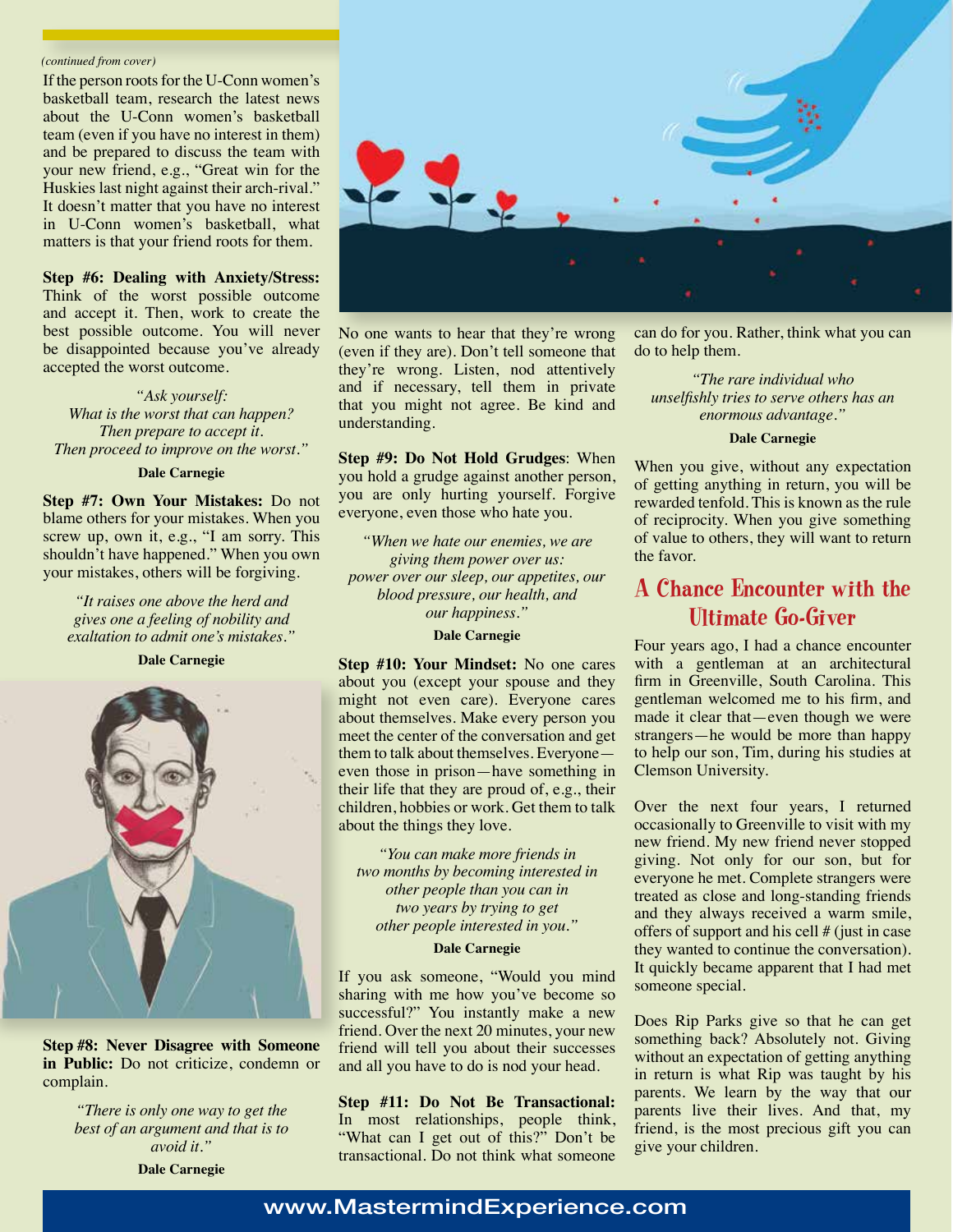

The scenario is one that we've all faced: a young lawyer is just opening a new practice and doesn't have a penny to spare for marketing. The question is simple, what can the young lawyer do to get clients that won't cost a penny?

The most effective marketing doesn't cost anything. You won't need a fancy website or digital advertising to expand your client base. The best, and most effective, marketing will always be with your prospective referral partners.

If you consistently do these 7 guerilla marketing tips for at least 1 year, your law firm won't need to do any other marketing.

TIP  $\#$ 1: UPDATES FOR REFERRAL PARTNERS: Write

a thorough update about the status of a referred case to a referral partner. Do this at least 1x/workday.

When a lawyer refers a case to you, they are honoring you. The minimum that you can do is return the favor with frequent updates about the status of the referred case. This is the highest and best use of your time and this alone will virtually guarantee repeat referrals.

When it comes to referral partners, there is no such thing as over-communicating. Become obsessed with communicating with your referral partners. There is no need to send an expensive gift—just communicate like a madman. This will pay off in spades (and no other lawyers are doing this).



TIP  $#2$ : HANDWRITTEN NOTES: Every workday write a handwritten note on stationary to a referral partner. This will cost the price

of a stamp. Your referral partners will keep the handwritten notes for a long time (maybe a year or longer). Why? Because it was written by you.

Don't know what to write? WRITE ANYTHING, e.g., "Just want to let you know that I admire and respect your work."

**TIP**  $#3$ **: EMAIL NEWSLETTER:** Send a weekly email newsletter to your referral partners and/or former and current clients. We send a weekly email newsletter to 2k email subscribers/lawyers. The open rate for our email newsletter is 28%, so with each email, we are communicating with over 500 prospective referral partners.

## TIP  $#$  4: NETWORKING WITH REFERRAL PARTNERS:

When it comes to networking, join a local trial lawyer organization, e.g., Trial Lawyers College. The members of the regional workshop will refer their cases to you once you establish a relationship. This won't cost a penny.

*"The least expensive and most effective referral based marketing I have ever done involved me getting neck deep in our state [Trial Lawyer Organization]. As membership chair, I literally went all over the state talking with lawyers, to recruit them as members.*

*I was shocked at the collateral benefit of doing the work to keep our practice alive. I have gotten hundreds of calls for potential referrals and/or local counsel work for just getting involved. The more you give, the more you get in return."*

> **John "Lin" McCraw, Esq.** McKinney, Texas

Albany, N.Y. injury lawyer, John K. Powers, Esq., built a nationwide network of referring lawyers by becoming a member of the Board of Governors of the American Association for Justice. Altruistic? Yes, but also a great way to expand his influence with potential referral partners across our nation. John K. Powers, Esq. has been a wonderful advocate for the cause of civil justice.



**TIP #5: PUBLIC SPEAKING:**<br>Your county bar county bar association would love for you to speak to its members. The county bar

association will sponsor your speech and you will have their stamp of approval with all attendees. And in the process, you will become a mini-celebrity.

TIP  $#6$ : ARTICLE SUBMISSIONS FOR THE COUNTY BAR'S NEWSLETTER: Submit articles for the monthly print newsletter of your county bar association in your practice area. Every month your articles will be featured in the county bar association's newsletter and you attract a fans who will become potential referral partners.

TIP  $#7$ : FACEBOOK/YOUTUBE VIDEO: St. Louis immigration lawyer (and co-founder of Maximum Lawyer), Jim Hacking, Esq., gets 40% of his clients from YouTube video.

Virtually every day, Jim creates a new video about immigration law or shares a heartwarming client success story. Jim has become a mini-celebrity across the country with prospective clients who have never met him. This is the power of video.

Hudson Valley, NY injury lawyer, John DeGasperis, Esq., live streams video about his cases and renovations to his new office. This humanizes John and expands his reach with potential clients.

## Consistency is What Matters Most

Will these 7 guerilla marketing tips for you? The secret is CONSISTENCY. If you do any of these marketing tips consistently (ideally, every day) for at least 1 year, you'll have all of the work you can handle and your law firm won't need to do any other marketing.

Don't believe me? Perhaps you should ask Jim Hacking, Esq. about the impact of daily videos for his law firm. Jim will be the first to tell you that his YouTube videos would have virtually no impact if he was not doing them consistently every workday. Consistency is the secret to successfully marketing a law firm.